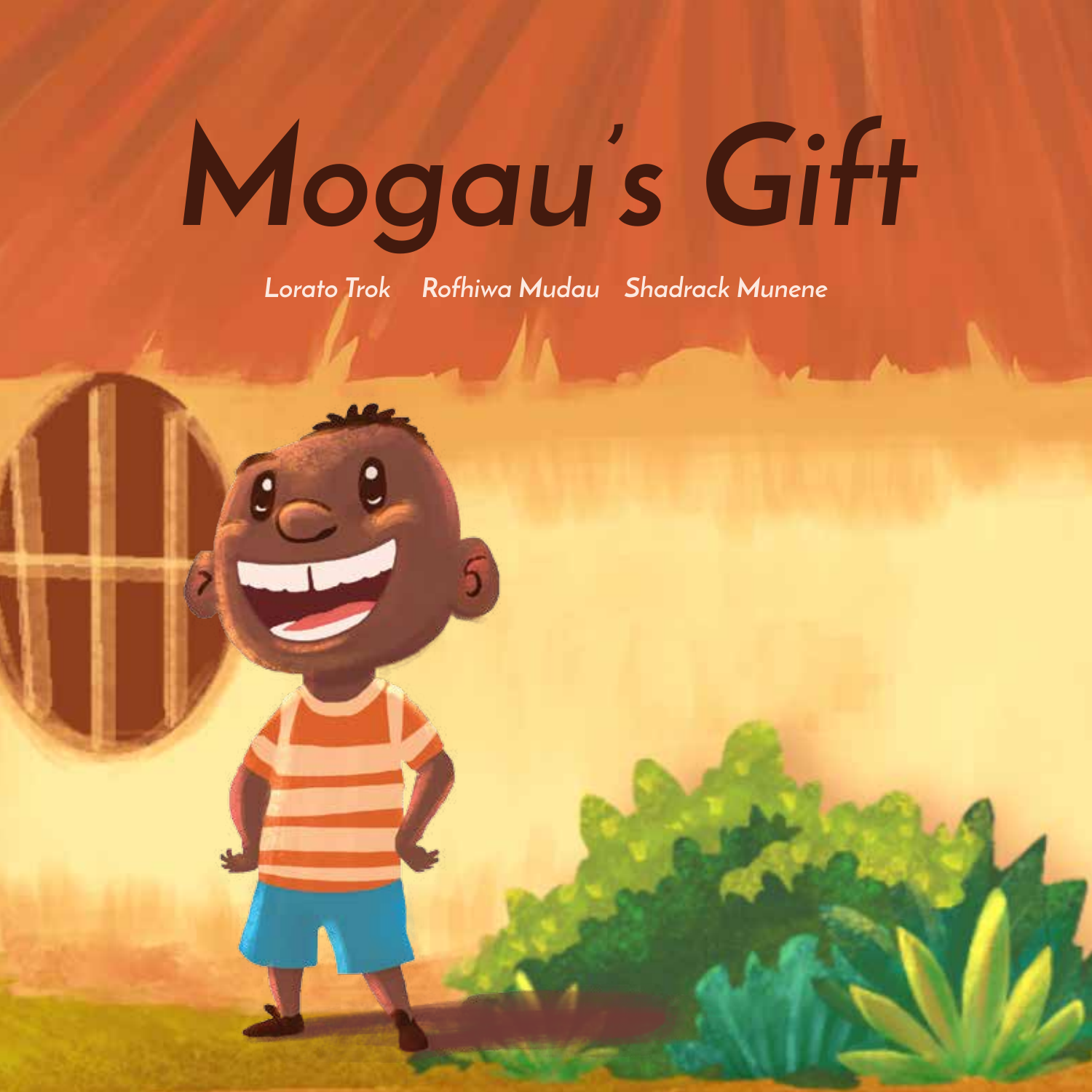## *Mogau's Gift*

## This book belongs to

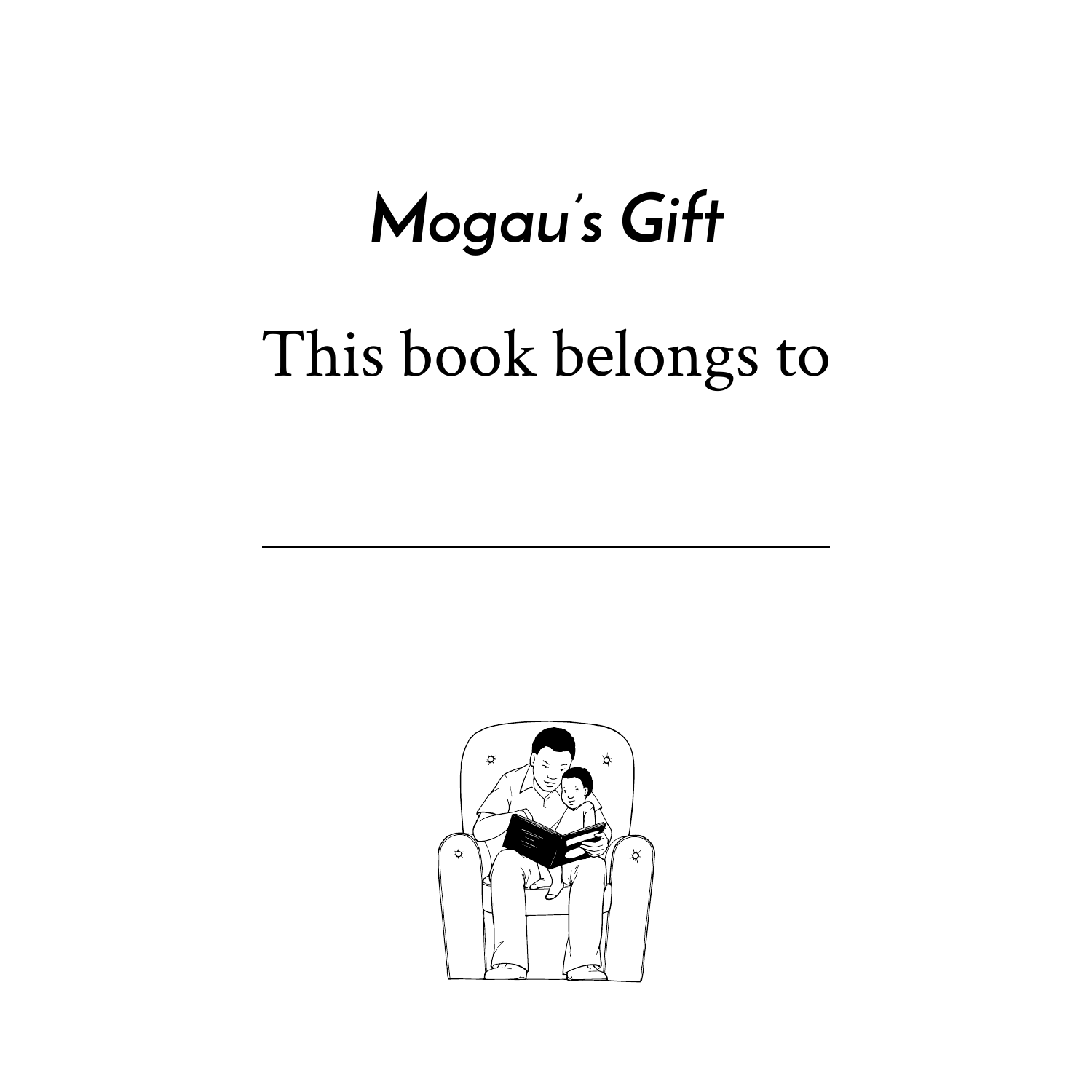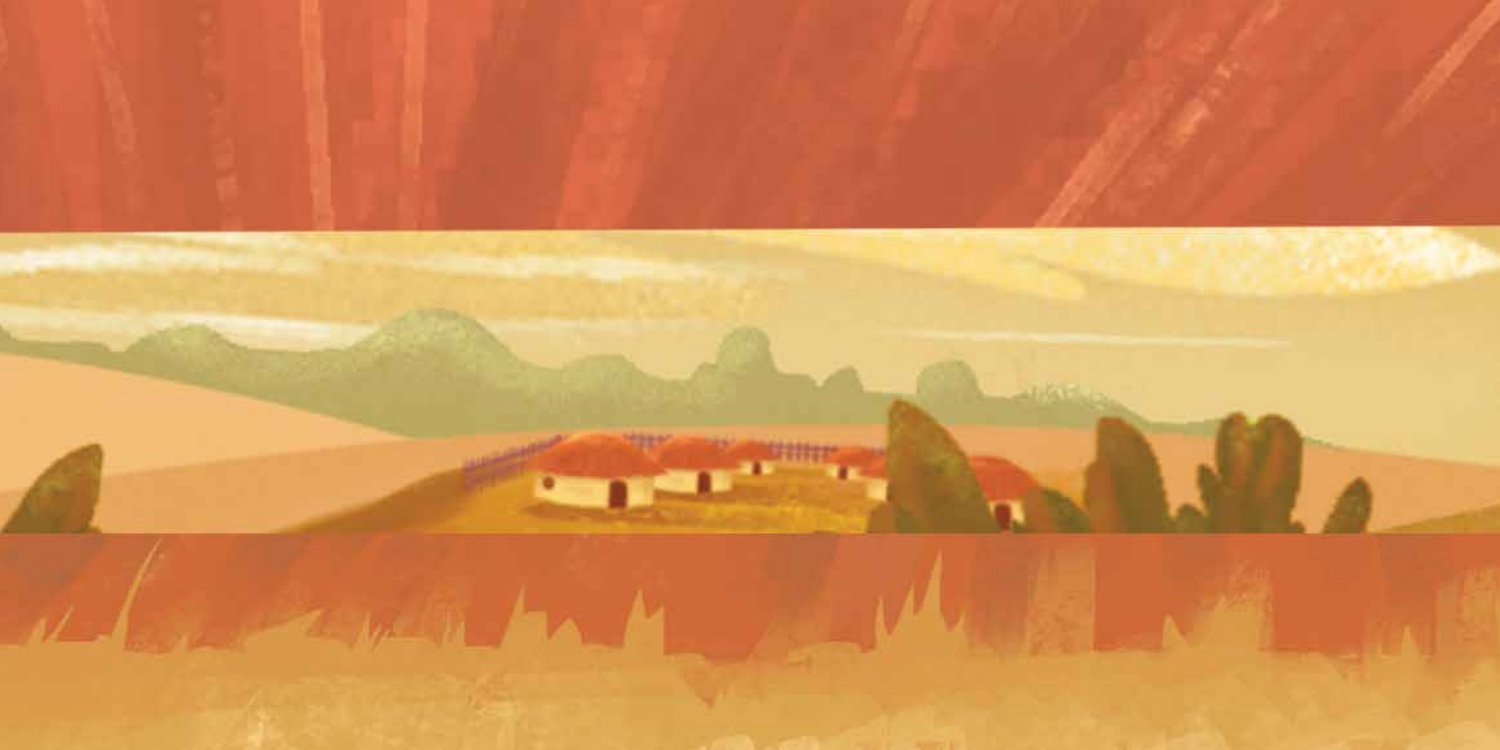*Mogau's Gift* Illustrated by Shadrack Munene Written by Lorato Trok Designed by Rofhiwa Mudau Edited by Kelly Norwood-Young with the help of the Book Dash participants in Johanneburg on 25 February 2017

ISBN: 978-1-928377-34-4

This work is licensed under a Creative Commons Attribution 4.0 Licence (http://creativecommons.org/ licenses/by/4.0/). You are free to share (copy and redistribute the material in any medium or format) and adapt (remix, transform, and build upon the material) this work for any purpose, even commercially. The licensor cannot revoke these freedoms as long as you follow the following license terms:

Attribution: You must give appropriate credit, provide a link to the license, and indicate if changes were made. You may do so in any reasonable manner, but not in any way that suggests the licensor endorses you or your use.

No additional restrictions: You may not apply legal terms or technological measures that legally restrict others from doing anything the license permits.

Notices: You do not have to comply with the license for elements of the material in the public domain or where your use is permitted by an applicable exception or limitation.

No warranties are given. The license may not give you all of the permissions necessary for your intended use. For example, other rights such as publicity, privacy, or moral rights may limit how you use the material.



*Every child should own a hundred books by the age of five. To that end, Book Dash gathers creative professionals who volunteer to create new, African storybooks that anyone can freely translate and distribute. To find out more, and to download beautiful, print-ready books, visit [bookdash.org.](http://bookdash.org)*

# *Mogau's Gift*



*Lorato Trok Rofhiwa Mudau Shadrack Munene*

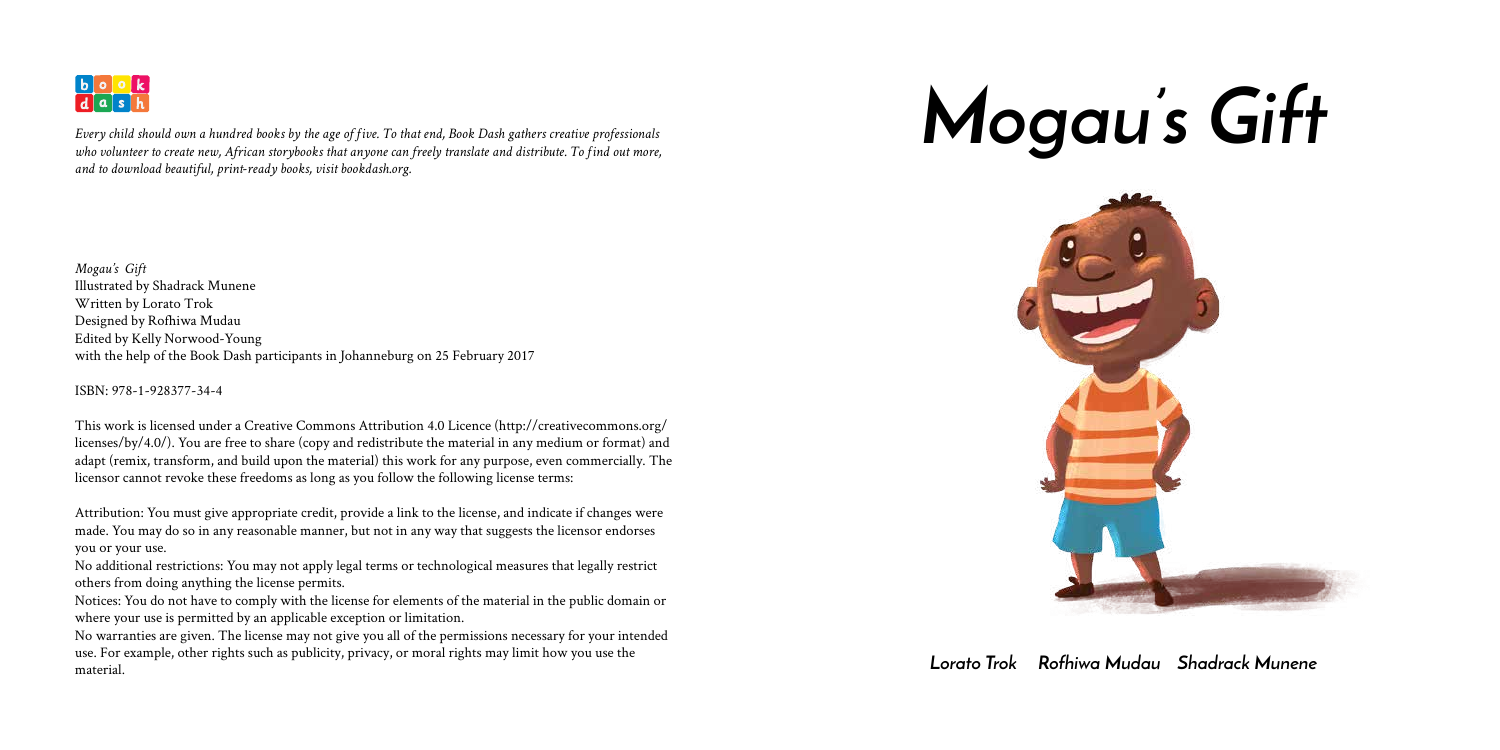Batloung village was a dull African village, where nothing interesting had happened before …

0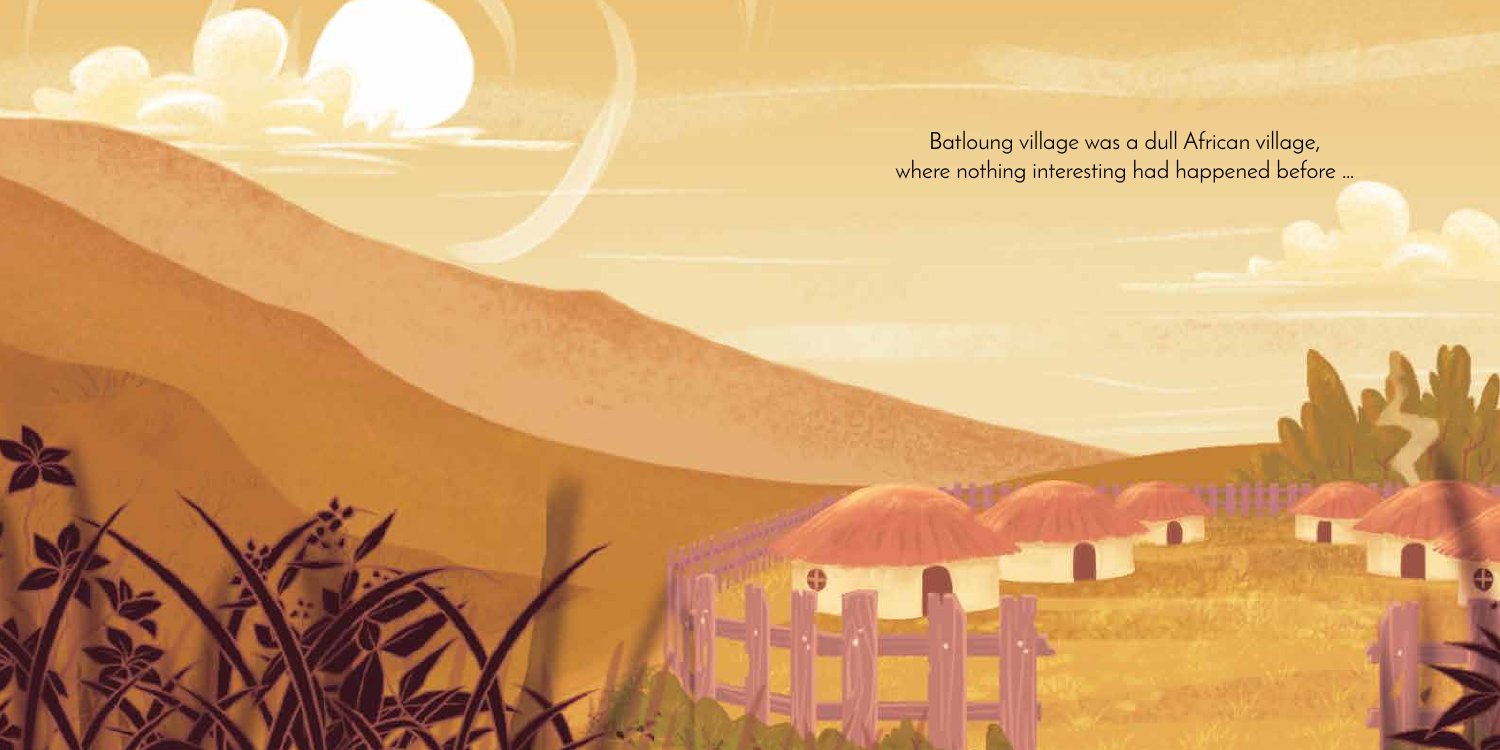… until one day, when an unusual child was born. Baby Mogau had a full set of teeth!



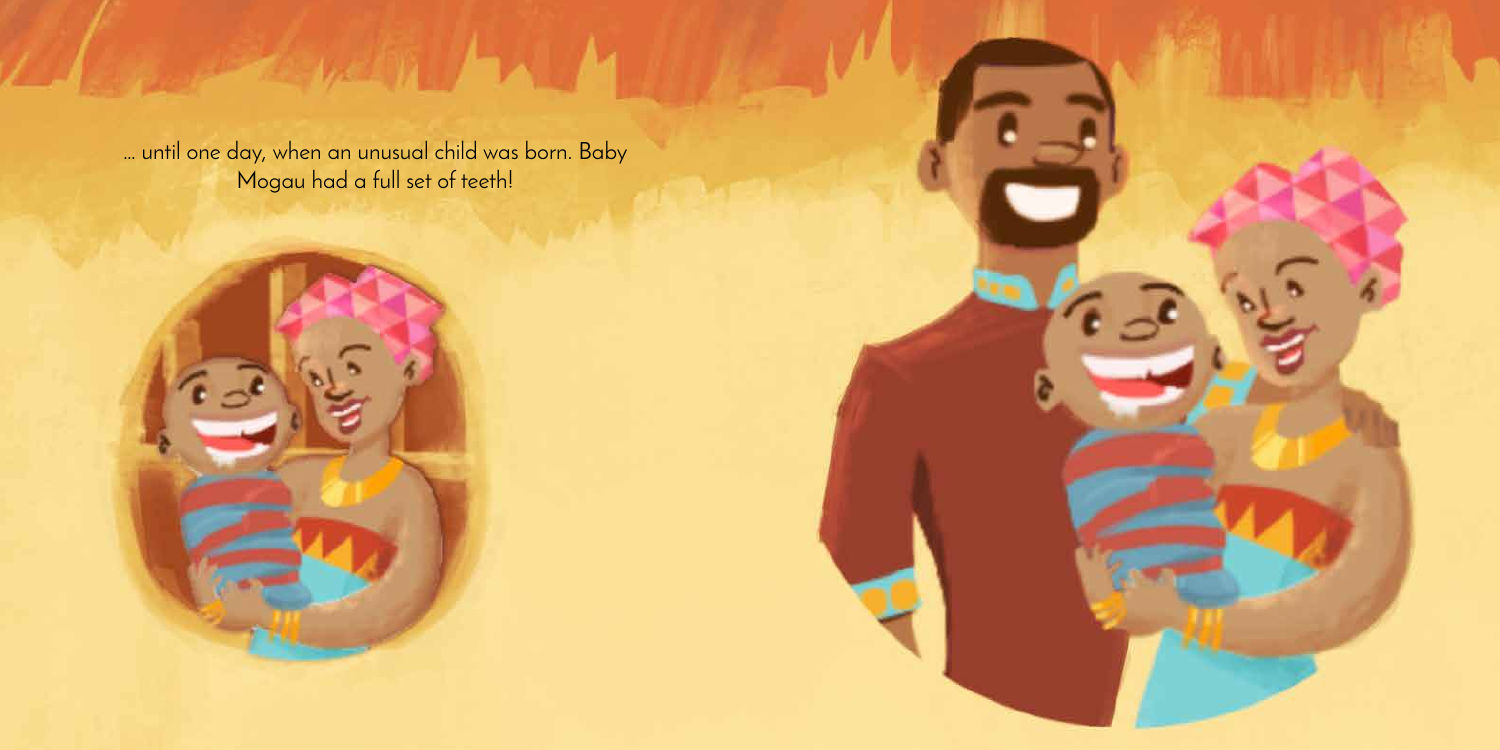Local villagers flocked to Mma Mogau's home to witness this miracle.

 $\overline{\epsilon}$   $\overline{\epsilon}$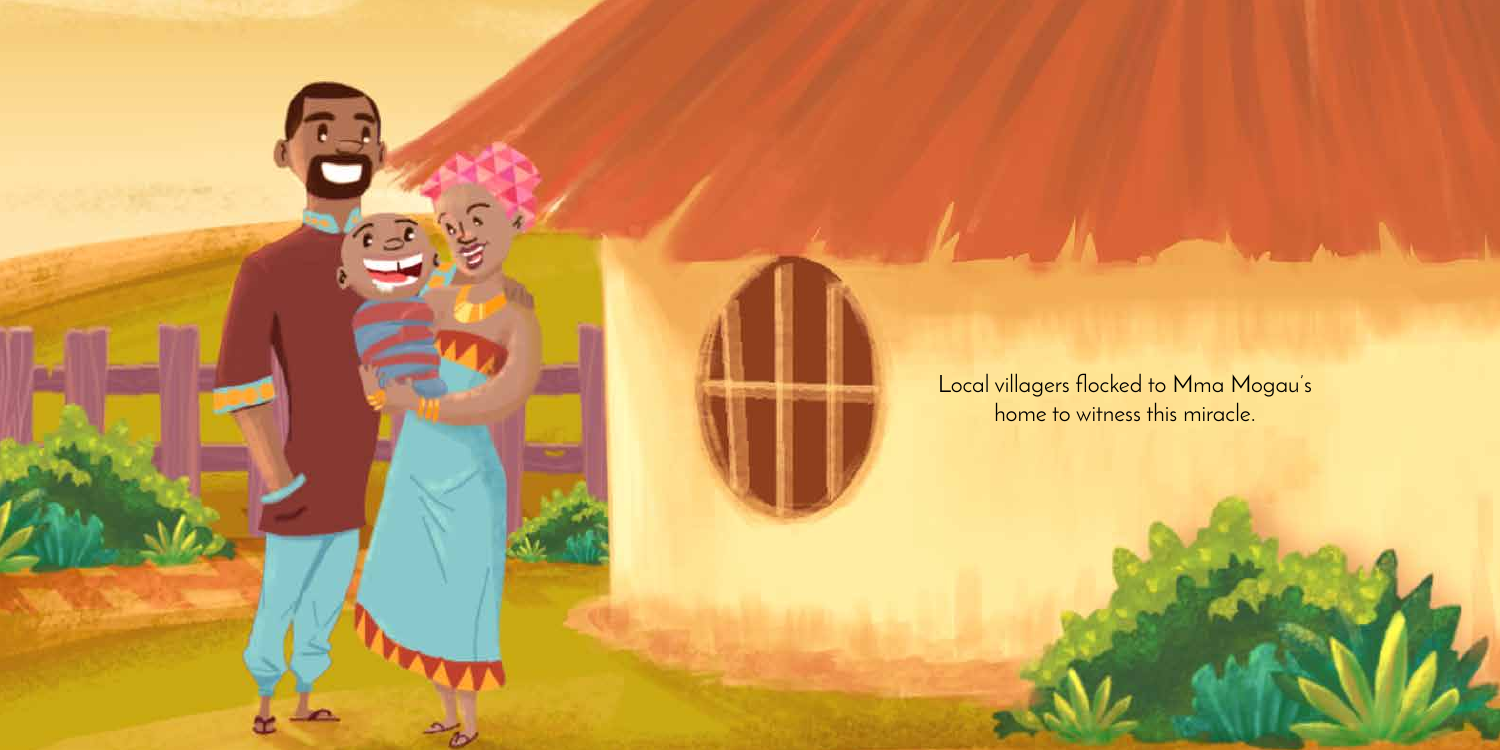With his big smile, Mogau brought happiness to the village.

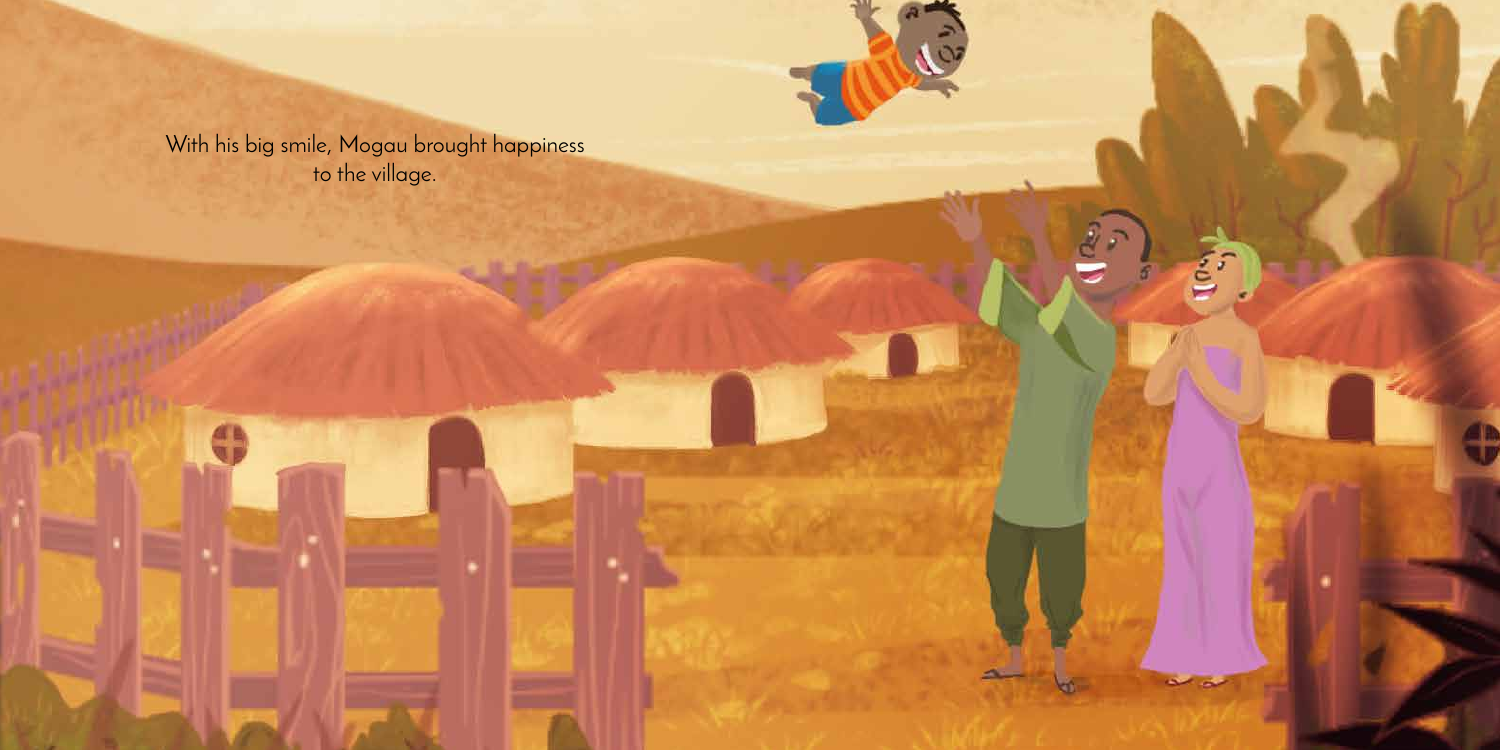Soon, Mogau's parents realised he was a gifted child. By the time he was six months old, he could walk, read books and paint pictures.<br>Manusula Constantin Manusula

wanner monday non me

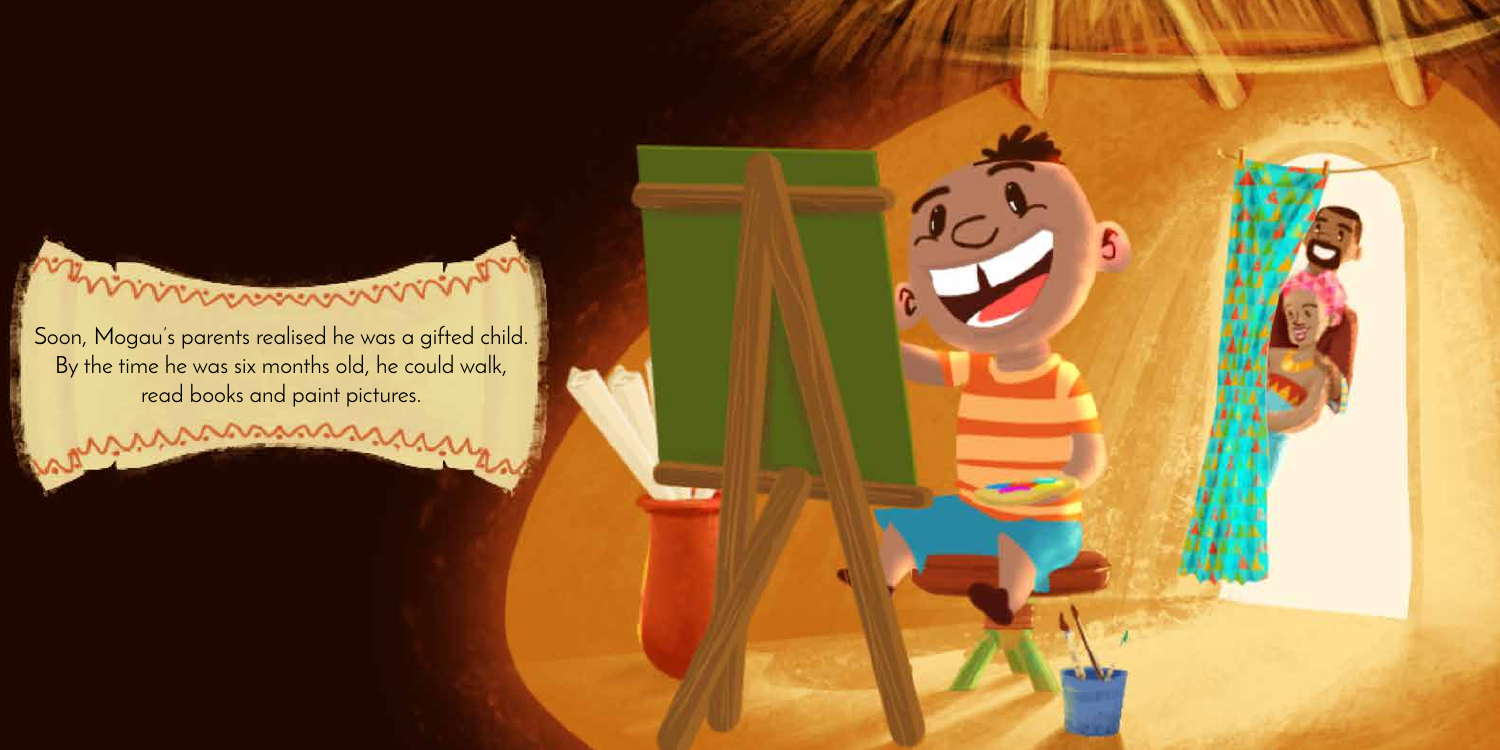Mogau painted the same picture over and over. His mother realised that they needed to find the place in his paintings.arminassassining

appearance and report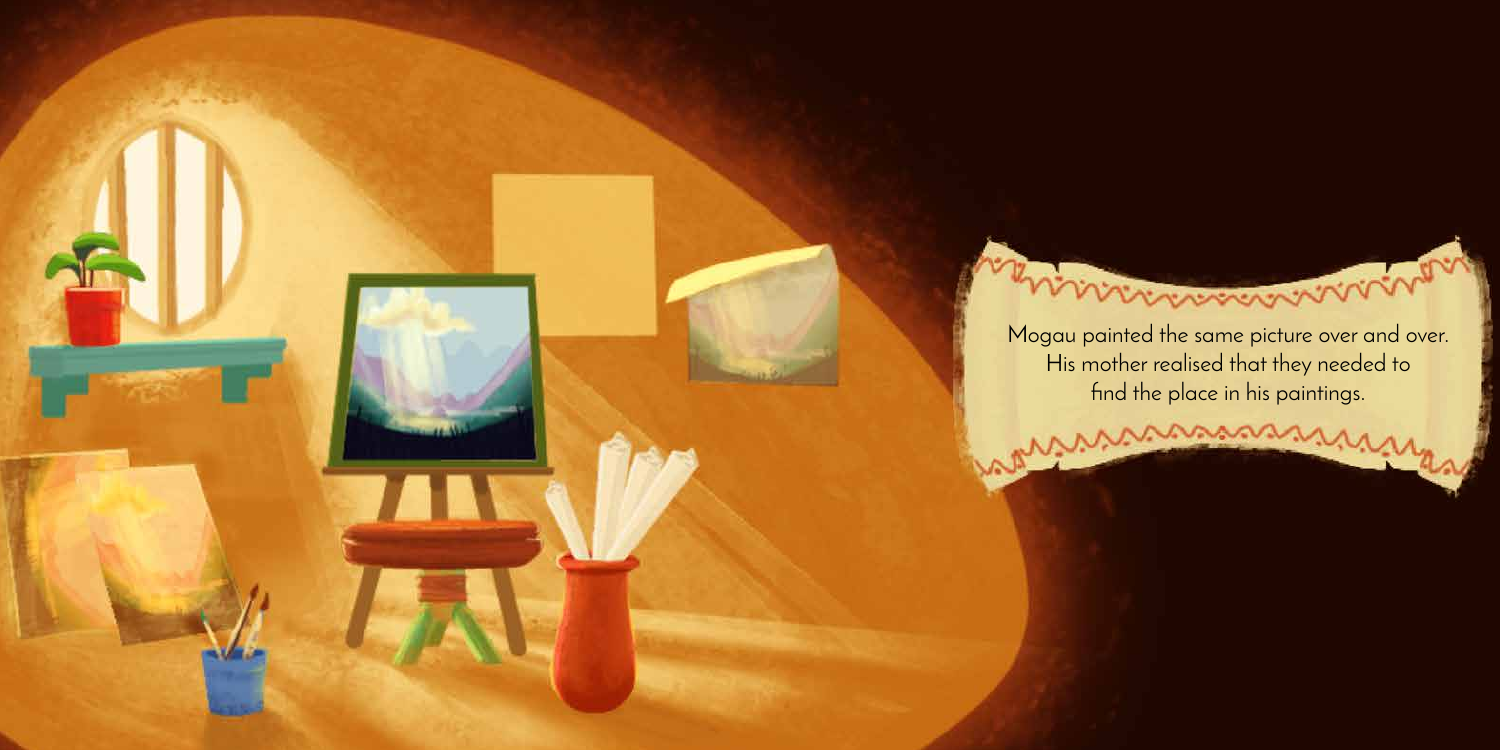They left the village and started their journey. The villagers who loved Mogau's smile decided to follow them.

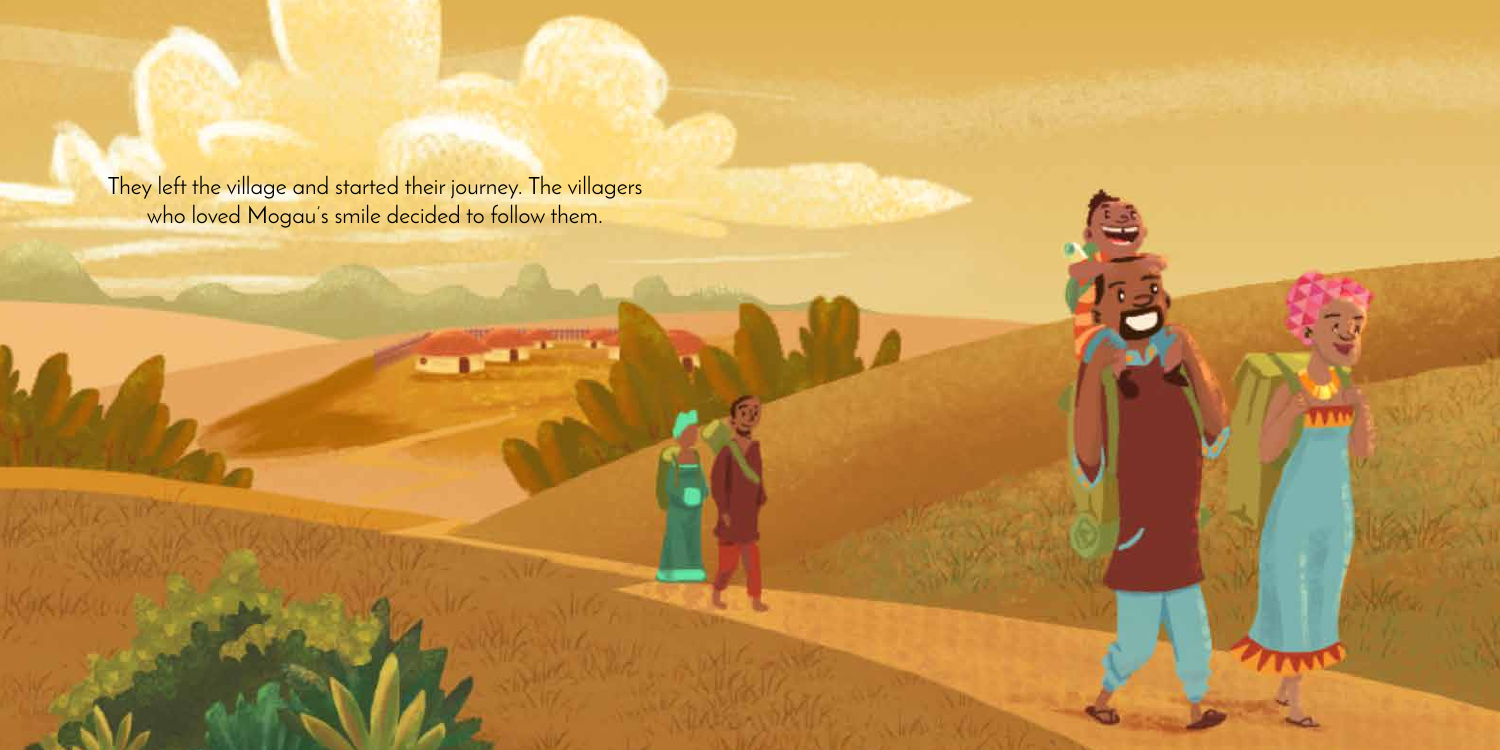They travelled for many days, walking through forests,

## over streams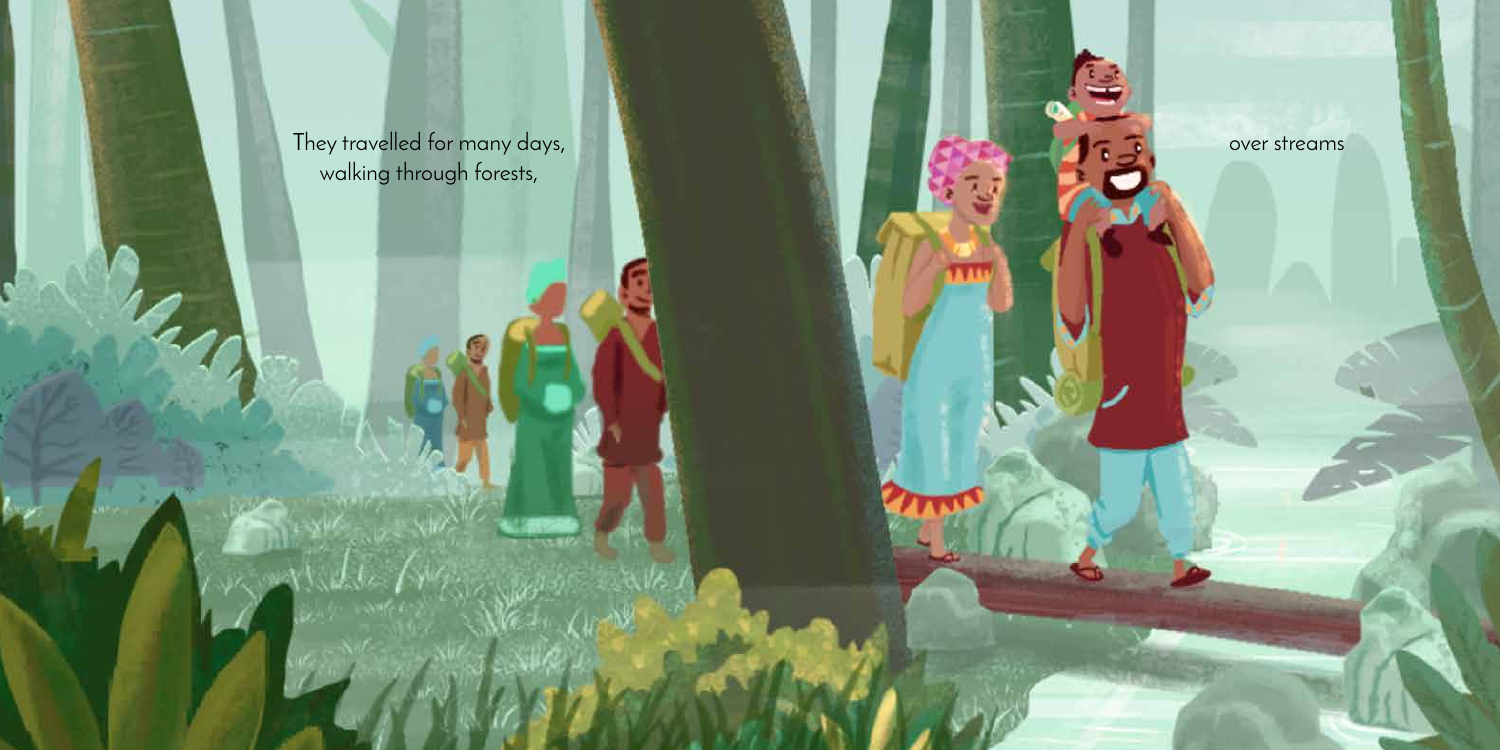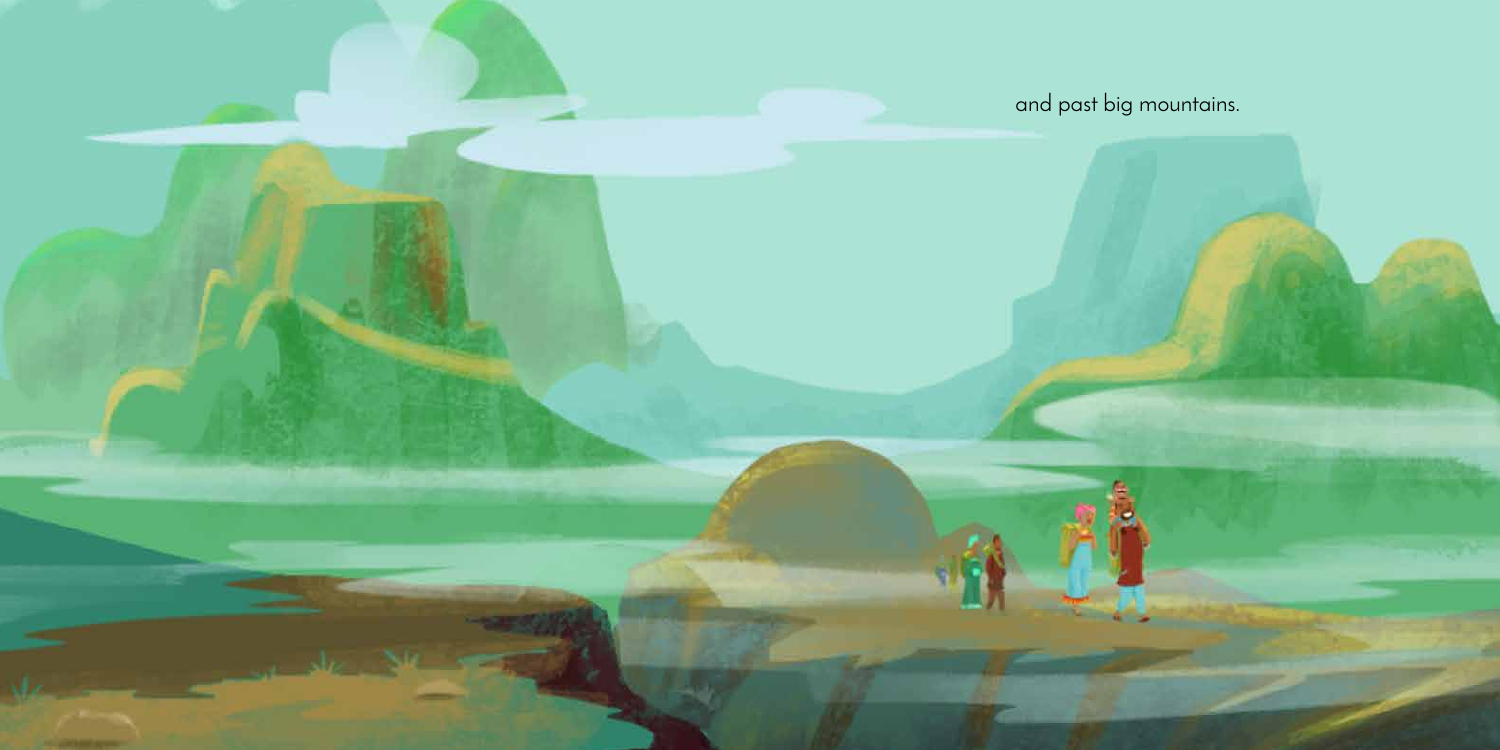Finally, they reached Mogau's special place. It looked exactly like his paintings!

 $11.11$ 

 $\epsilon$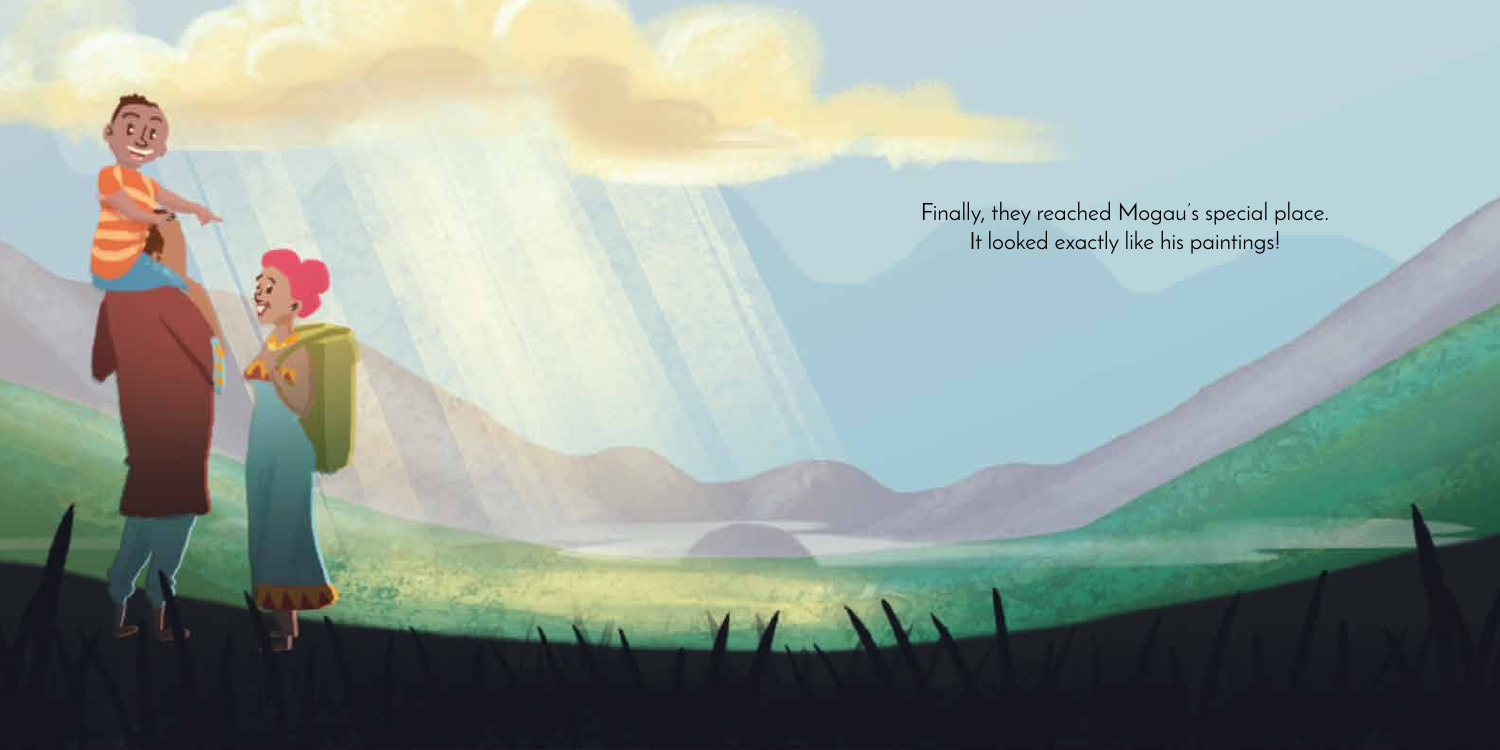They got to work, setting up a new village a village where everyone was happy.

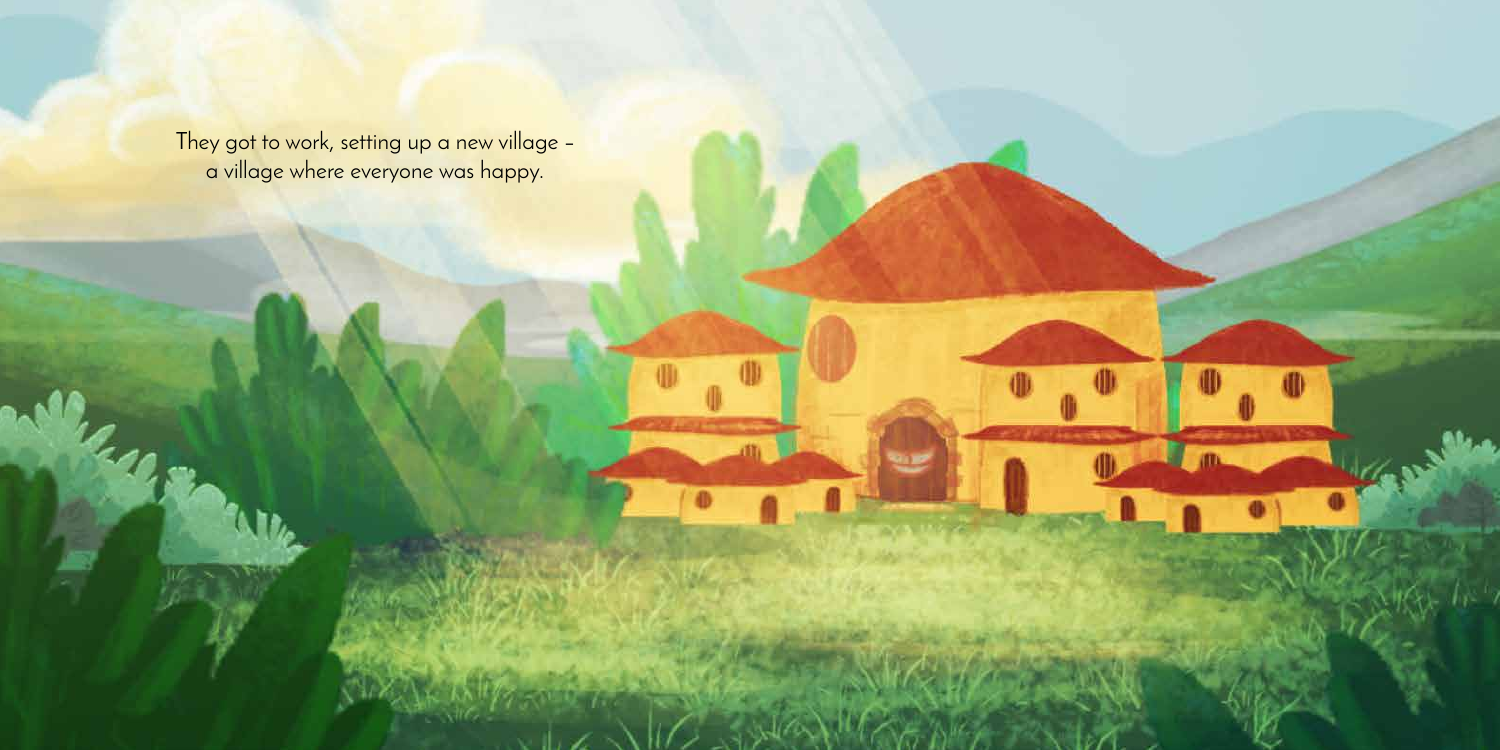Mogau's kingdom of happiness grew and became known, near and far. He was the king who made his people smile!

When Mogau was old enough, he became the king of this colourful village.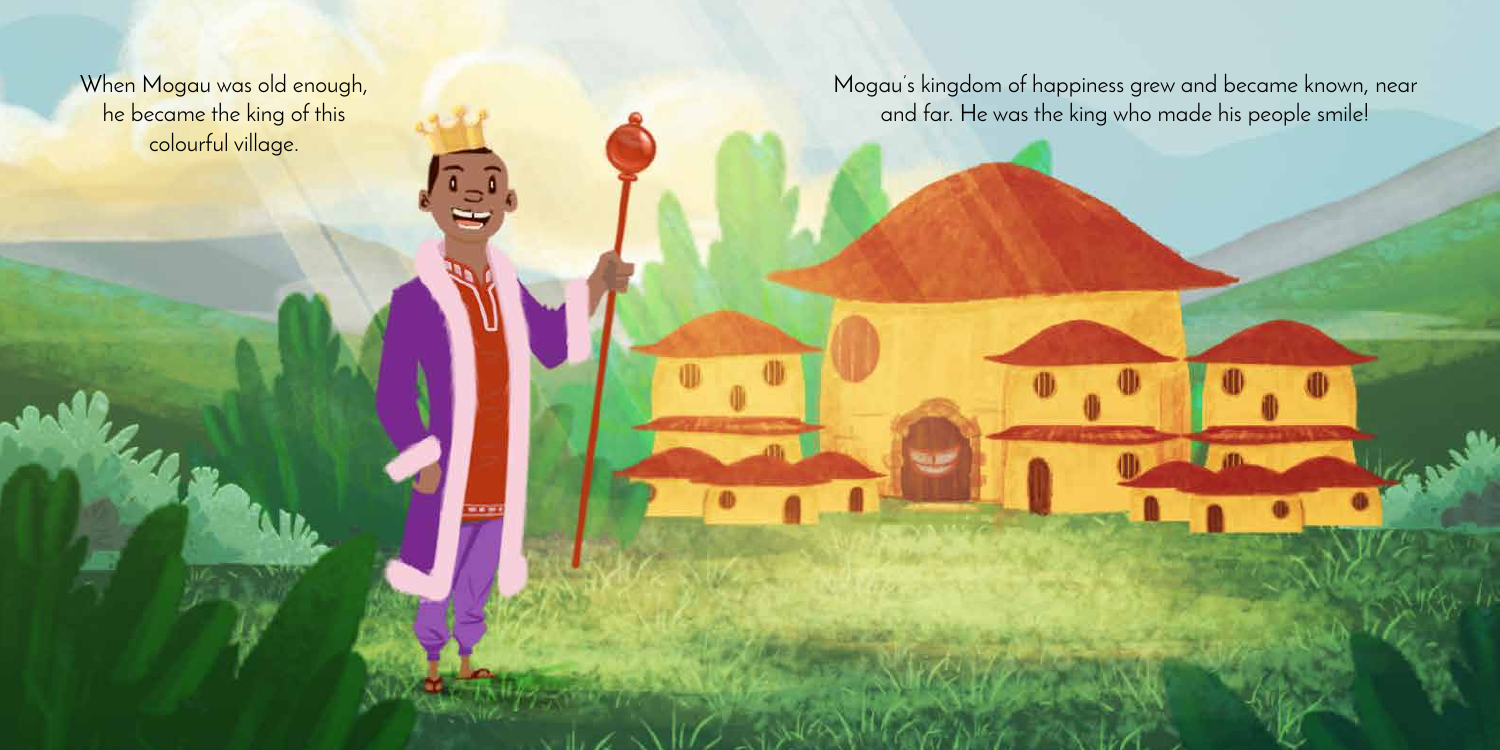